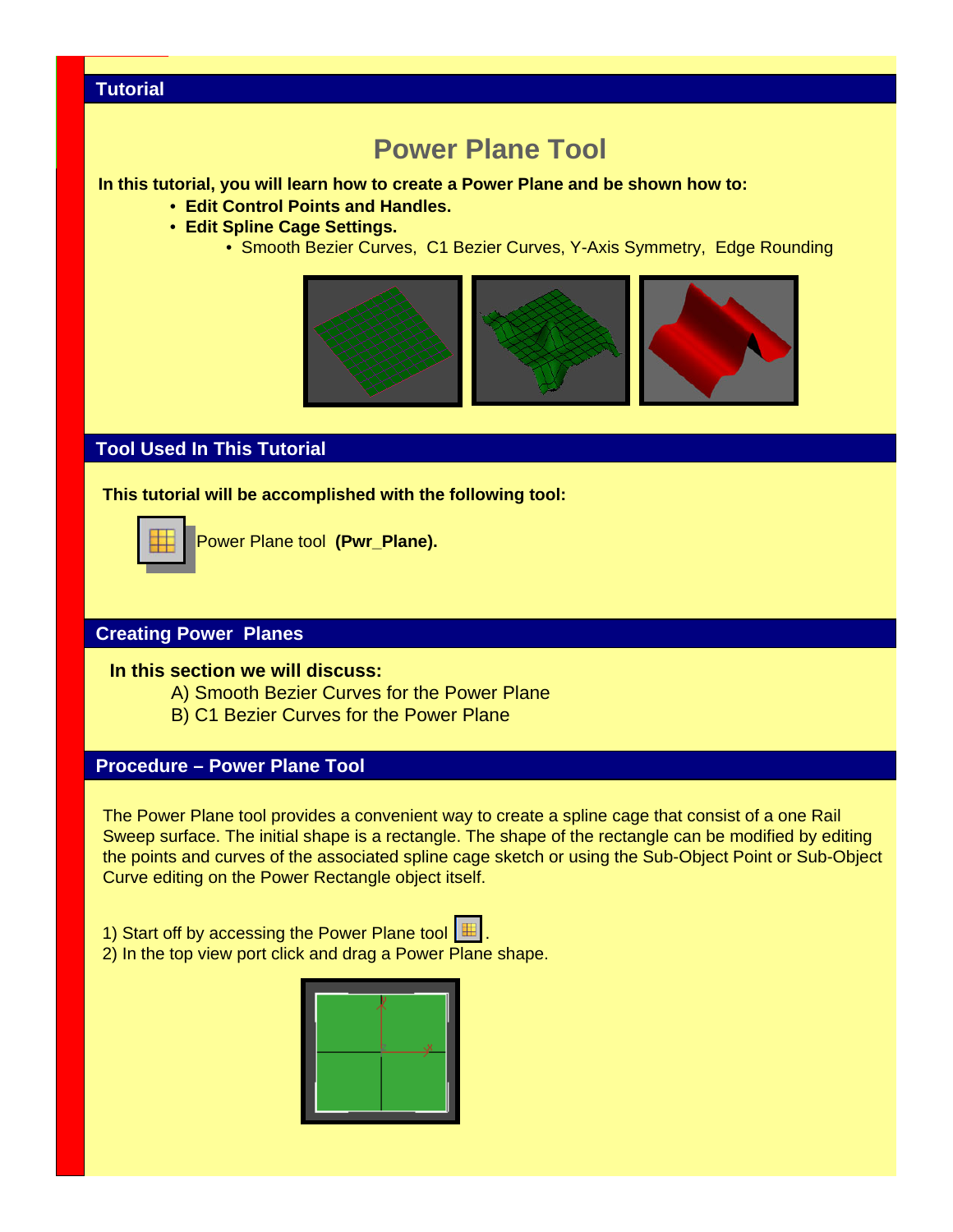3) While the shape is still selected, go into the modify mode. Under the Power Plane Parameters roll out, you can change the Length and Width segments of your shape by adjusting the spinners. Change the Length and Width segments to 6 for this example. By Increasing the number of segments in your shape will allow for more detail.

| Spline Cage Settings | Spline Cage Settings: |  |
|----------------------|-----------------------|--|
| C1 Bezier Curves     | C1 Bezier Curves<br>▼ |  |
| Length Segs: 2<br>÷  | Length Segs: 6        |  |
| Width Segs: 2<br>÷   | Width Segs: 8<br>÷    |  |
| Y-Axis Symmetry      | Y-Axis Symmetry       |  |
|                      |                       |  |
|                      |                       |  |
|                      |                       |  |
| ×.                   |                       |  |
|                      |                       |  |
|                      |                       |  |
|                      |                       |  |

#### **A) Smooth Bezier Curves for the Power Plane**

1) While in the modify mode, change the Length and Width segments spinner value back to "2" and change the Spline Cage Type to "Smooth Bezier Curves", if not already done. Select the center "Sub Object Point" on your shape and drag upwards along the local Z-axis. This will create a dome effect for your Plane.



| Spline Cage Settings |  |
|----------------------|--|
| Smooth Bezier Curves |  |
| Length Segs: 2       |  |
| Width Segs: 2        |  |
| Y-Axis Symmetry      |  |

2) When working in the "Smooth Bezier Curves" mode, the Smooth Bezier Curves will consist of "Smooth" Bezier points. Drag the bottom right "Sub Object Point" of your shape to create a skewed effect to your object.



**"Smooth" Bezier point**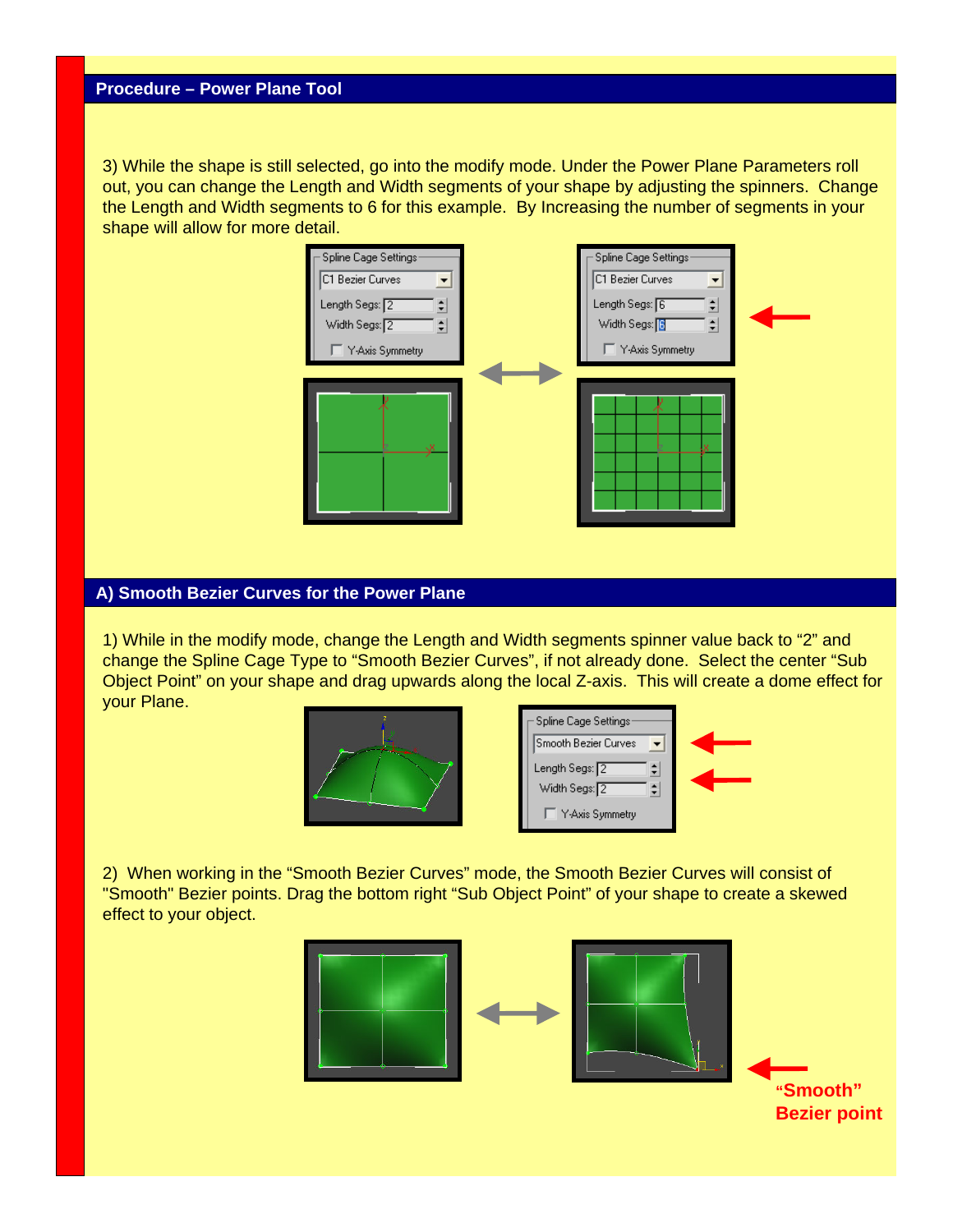You can also use the "Ctrl" key to select multiple points at a time. (For more clarity in this example, I used the "C1 Bezier curves" spline cage type). I selected four random points within the plane and dragged up along the z-axis.



3) The "Sub Object Curve" sub-object allows you to grab a complete curve on your object.

Save a copy of your dome shape and hide. Turn off the Power Box and edit the spline cage directly. Go into the "Edge" sub-object mode and select the two outer curves and select one of the curves across the middle of your shape. Drag along the local z-axis to create a horse saddle effect.



4) Now unhide your original dome shape. Click the "Y-Axis Symmetry" option. This option specifies that a symmetry will be applied at the local Y-Axis along the minimum X points of the rectangle.



5) Let's increase the "Length" and "Width" segments of the object to a value of 7. Select a Sub Object point and drag up along the local z-axis". Any changes you make to the original shape's sub-d will be reflected on the mirrored shape.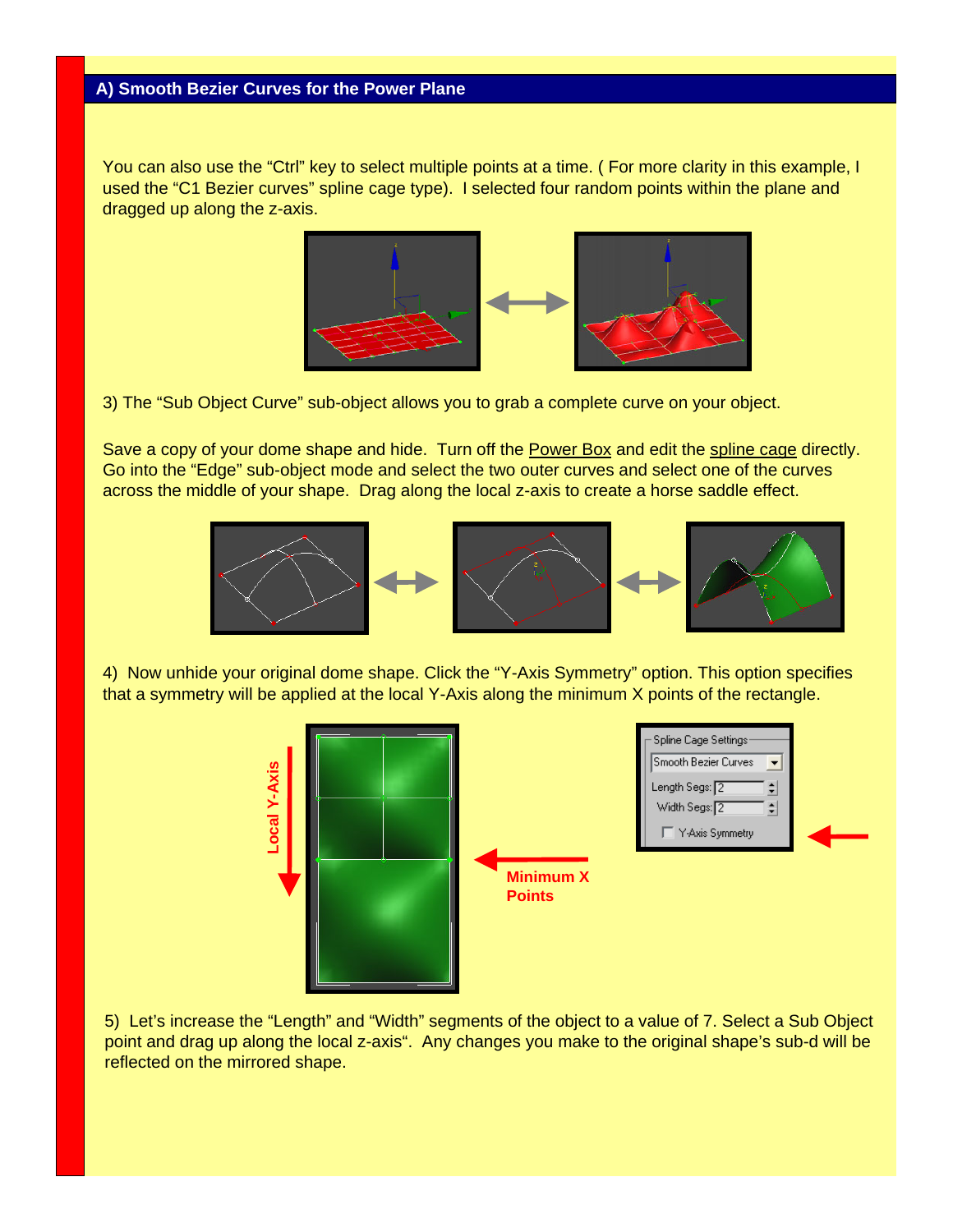

6) Examining the Edge Rounding options. Edge Rounding is useful for smoothing between two surfaces when Symmetry is turned on. It also works in cases where tangency has been broken in the spline cage and the resulting plane has creases.

Going back to the original dome shape, turn on the "Rounding Turned On" option and adjust the "Round Size %" spinner.



By Adjusting the "Round Size %" spinner, the higher the value the smoother the blend between the two surfaces.



When the "Rounding Turned On" option is selected, this is a short cut for turning on the "Step Back Blending" options in the "Power Surface Parameters" panel. When the "Rounding Turned On" option is selected, this option sets the Blending option to "Blend Corners" and the Cross Section Type option to "G2 Blend Section" in the Step Back Blending dialog.



As you adjust the "Round Size %" spinner, the "Step Distance %" spinner within the Step Back Blending dialog adjust simultaneously.

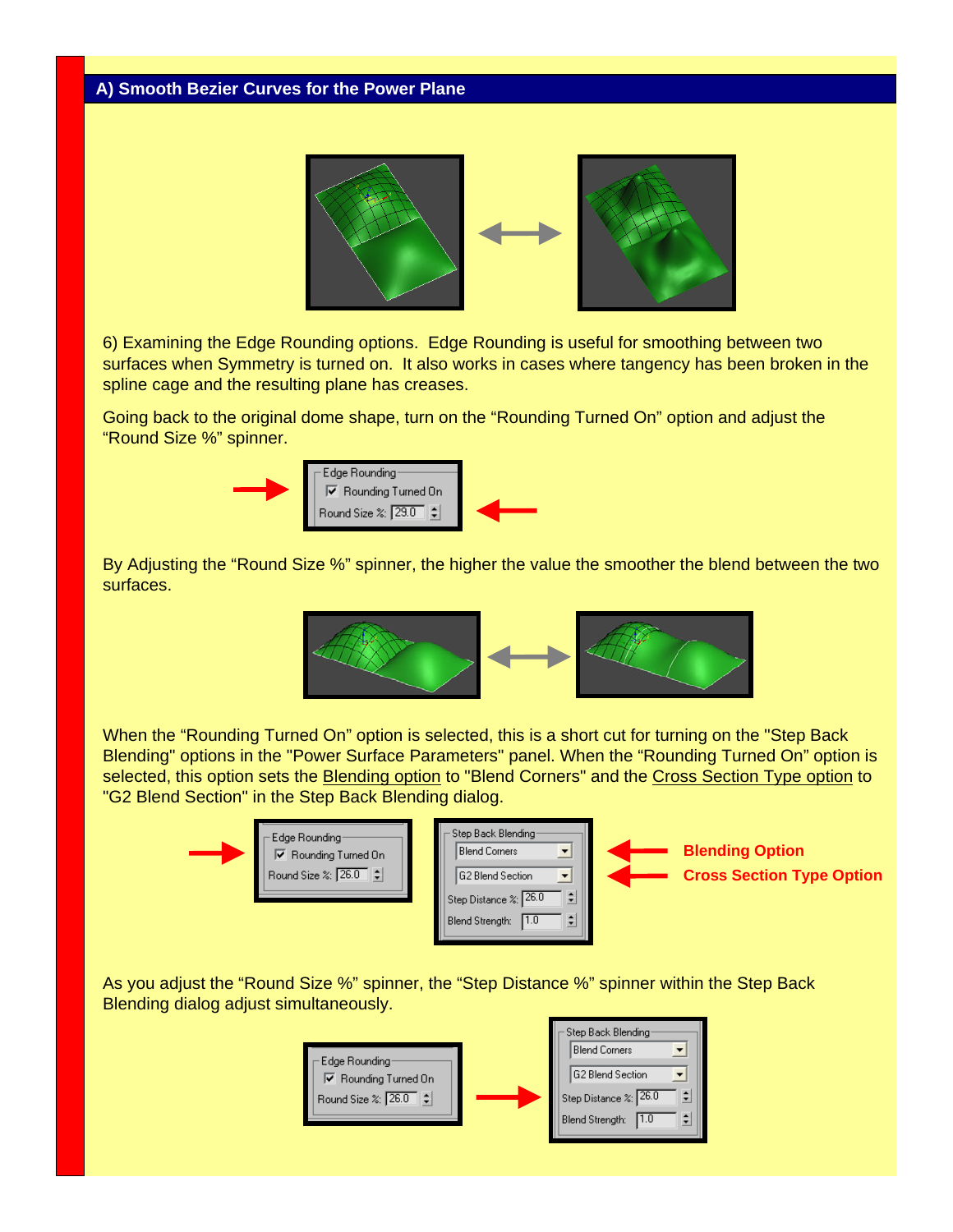**7)** While the shape is still selected, you have the option to adjust the "Length" and "Width" settings under the Power Plane Parameters roll out of your shape.

**Length:** Size of the Box in the X direction of the local coordinate system. **Width:** Size of the Box in the Y direction of the local coordinate system.



**Note:** the modification of the **Length and Width** of your shape will reset the spline cage to the original rectangle shape and loose any edits done on the spline cage. Once you have modified the spline cage, you can change the number of segments without resetting the rectangle shape because the new spline cage is generated using the existing surface.

#### **B) C1 Bezier Curves for the Power Plane**

The "C1 Bezier Curves" spline cage type works very similar to the "Smooth Bezier Curves" spline cage type except for the operation of the Bezier curves.

1) Let us look at the operation of the "C1 Bezier Curves" points.

When working in the "C1 Bezier Curves" mode, the C1 Bezier Curves will consist of "C1" Bezier points. The C1 Bezier point contain two sets of Control Handles to assist you in defining your shape.





**"C1" Bezier point with multiple control handles**

**Recap:** The "Smooth Bezier Curves" use "Smooth" Bezier points and the "C1 Bezier Curves" use "C1" Bezier points with multiple Control Handles.





F.

**"C1" Bezier point with multiple control handles**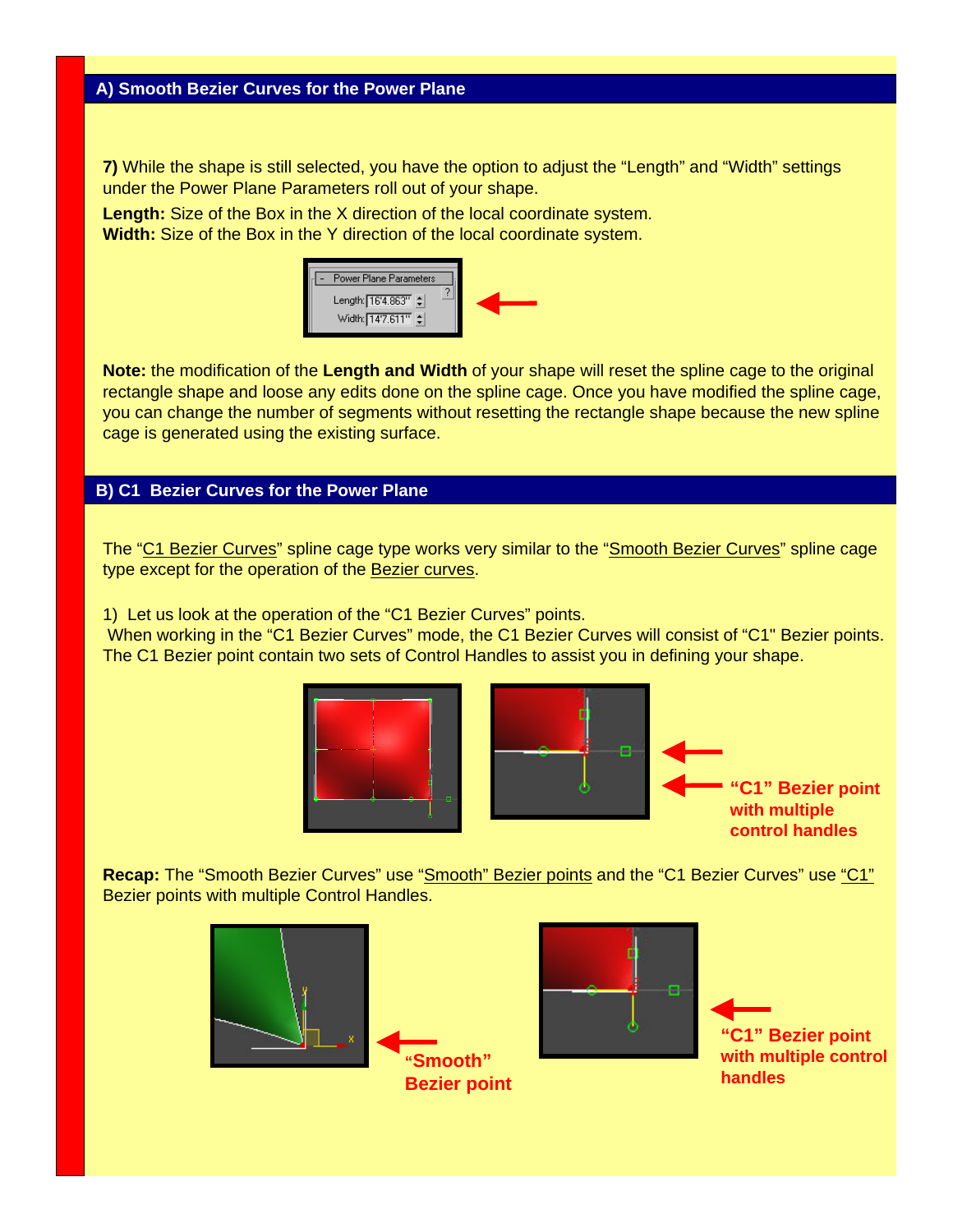2) By altering the Control handles you can create a variety of forms.



Also, another interesting difference between "C1 Bezier Curves" and "Smooth Bezier Curves". The "C1 Bezier Curves" has less rippling effects on the surface of your shape because of the added vector constraints to the localized edits. Notice the difference in the wavelike motion between the "Smooth" and "C1" bezier curves.



Because the "C1" and "Smooth" bezier curves parameters work very similar, refer back to the "A) Smooth Bezier Curves for the Power Plane" section in regards to:

- "Length" and "Width" Segment settings
- "Y-Axis Symmetry" option
- "Rounding Turned On" option
- "Round Size %" setting
- Rectangle "Length" and "Width" settings